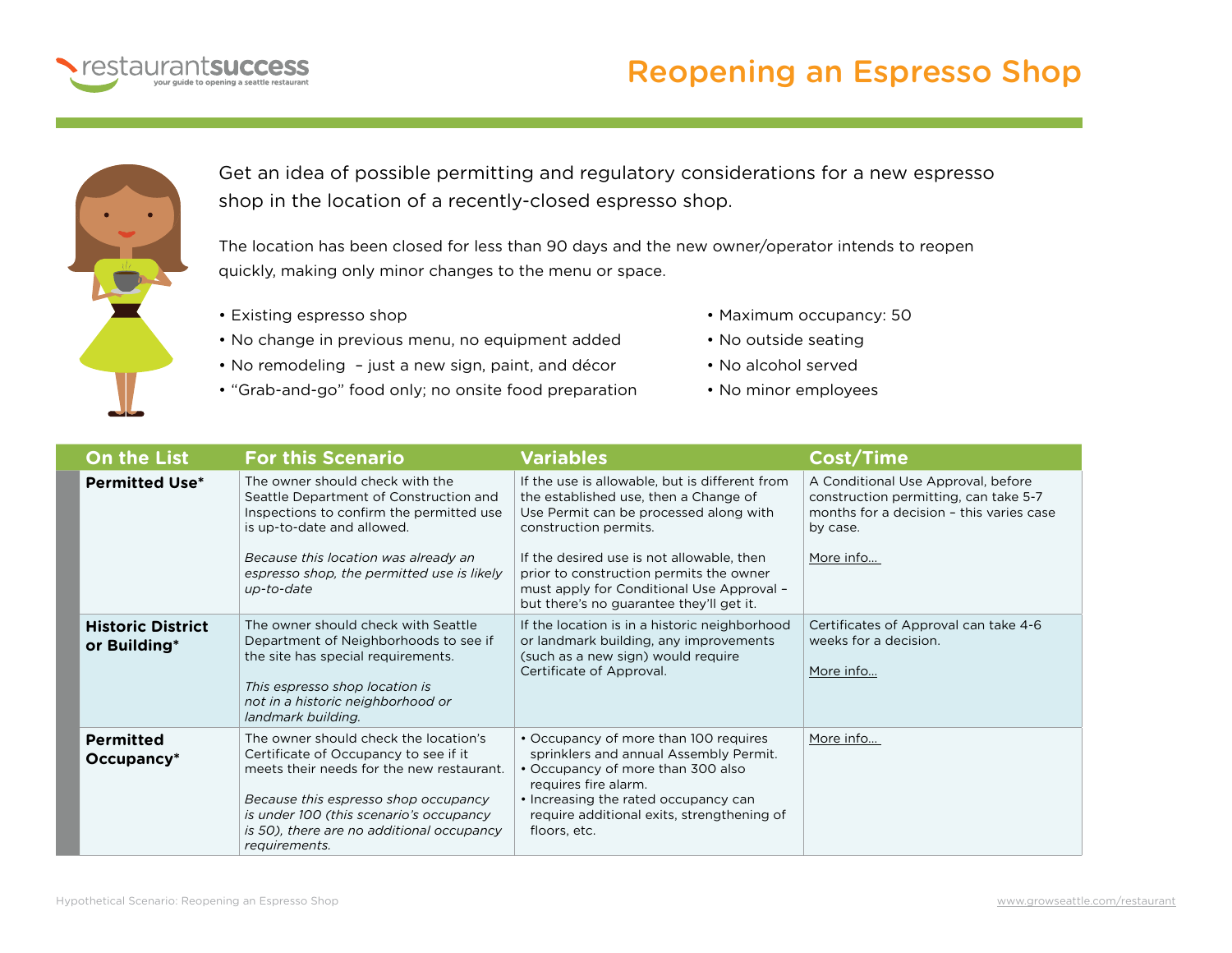|      | On the list                                                                    | <b>For this Scenario</b>                                                                                                                                                                                                                                                                  | <b>Variables</b>                                                                                                                                                                                                                                                                                                                                | <b>Cost/Time</b>                                                                                                                                                                                                              |
|------|--------------------------------------------------------------------------------|-------------------------------------------------------------------------------------------------------------------------------------------------------------------------------------------------------------------------------------------------------------------------------------------|-------------------------------------------------------------------------------------------------------------------------------------------------------------------------------------------------------------------------------------------------------------------------------------------------------------------------------------------------|-------------------------------------------------------------------------------------------------------------------------------------------------------------------------------------------------------------------------------|
| chen | <b>Grease Traps</b><br>and Interceptors                                        | All restaurants must have a grease trap or<br>interceptor.<br>This espresso shop does not prepare food<br>on-site, however, it's important for the<br>grease trap to catch the fat from the<br>dairy products.                                                                            | The types and amounts of food served and<br>amount of dishwashing will determine the<br>size and type of grease trap or interceptor<br>the restaurant needs. The owner should<br>check the fats, oils, and grease (FOG)<br>program with Seattle Public Utilities for<br>more information on FOG requirements for<br>restaurants and businesses. | Costs depend on the type of interceptor<br>and difficulty of installation.<br>More info                                                                                                                                       |
|      | <b>Health</b><br><b>Department</b><br><b>Restaurant Plan</b><br><b>Review*</b> | The owner should check with Seattle<br>Department of Neighborhoods to see if<br>the site has special requirements.<br>This espresso shop location is not in<br>a historic neighborhood or landmark<br>building.                                                                           | A more comprehensive Full Plan Review is<br>required if:<br>• The previous location was closed more for<br>than a year.<br>• The menu changes from previous<br>operation or additional kitchen equipment<br>is added.                                                                                                                           | The plan review costs \$430-\$860<br>depending on the level of review required.<br>More info                                                                                                                                  |
|      | <b>Annual Food</b><br><b>Service Business</b><br>Permit*                       | The owner must get a Food Service<br>Business Permit before the Health<br>Department pre-opening inspection. It<br>then needs to be renewed every year.<br>Because this espresso shop includes only<br>espresso and "grab-and-go" foods, it will<br>likely be classified as Risk Level 1. | There are 3 categories of risk. The Food<br>Service Business Permit annual fee is based<br>on the risk category of the foods served<br>and seating capacity.                                                                                                                                                                                    | Risk Level 1 Food Service Business<br>Permits cost \$380-\$390 annually<br>depending on seating capacity.<br>More info                                                                                                        |
|      | <b>Construction and</b><br><b>Remodeling</b>                                   | Because this espresso shop will not<br>require any construction activity, the<br>owner doesn't need any construction<br>permits.                                                                                                                                                          | Structural, electrical, plumbing, or<br>mechanical (hood) modifications require<br>building and/or trade permits from<br>Seattle Department of Construction and<br>Inspections, and may also require plumbing<br>permits from King County.                                                                                                      | Minor changes may use a "24-hour<br>review" construction permit and/or over-<br>the-counter trade permits.<br>Remodels and trade permits can take 5-9<br>weeks and costs are based on project<br>value or number of fixtures. |
|      | <b>Fire Sprinklers</b>                                                         | Because the occupancy of this espresso<br>shop is less than 100, no fire sprinklers<br>are required.                                                                                                                                                                                      | Sprinklers are typically required for:<br>• Restaurants, bars, and banquet halls halls<br>more than 5,000 square feet, or with<br>occupancy of more than 100.<br>• All nightclubs, establishments not located<br>on the ground floor, and establishments<br>with more than 350 square feet for<br>dancing or viewing performers.                | Sprinkler plan review and permits from<br>the Seattle Fire Department can take<br>about 4 weeks per cycle of review.<br>More info                                                                                             |
|      | <b>New Sign Permit</b>                                                         | Because this espresso shop is changing<br>names and will need a new sign, a sign<br>permit will be required.                                                                                                                                                                              | Sign permits may require additional<br>permitting, including:<br>• Electrical Permit for lighted signs.<br>• Street Use Permit if over the right-of-way.<br>• Department of Neighborhoods approval,<br>if applicable.                                                                                                                           | Each permit has a separate application<br>and fee.<br>More info                                                                                                                                                               |